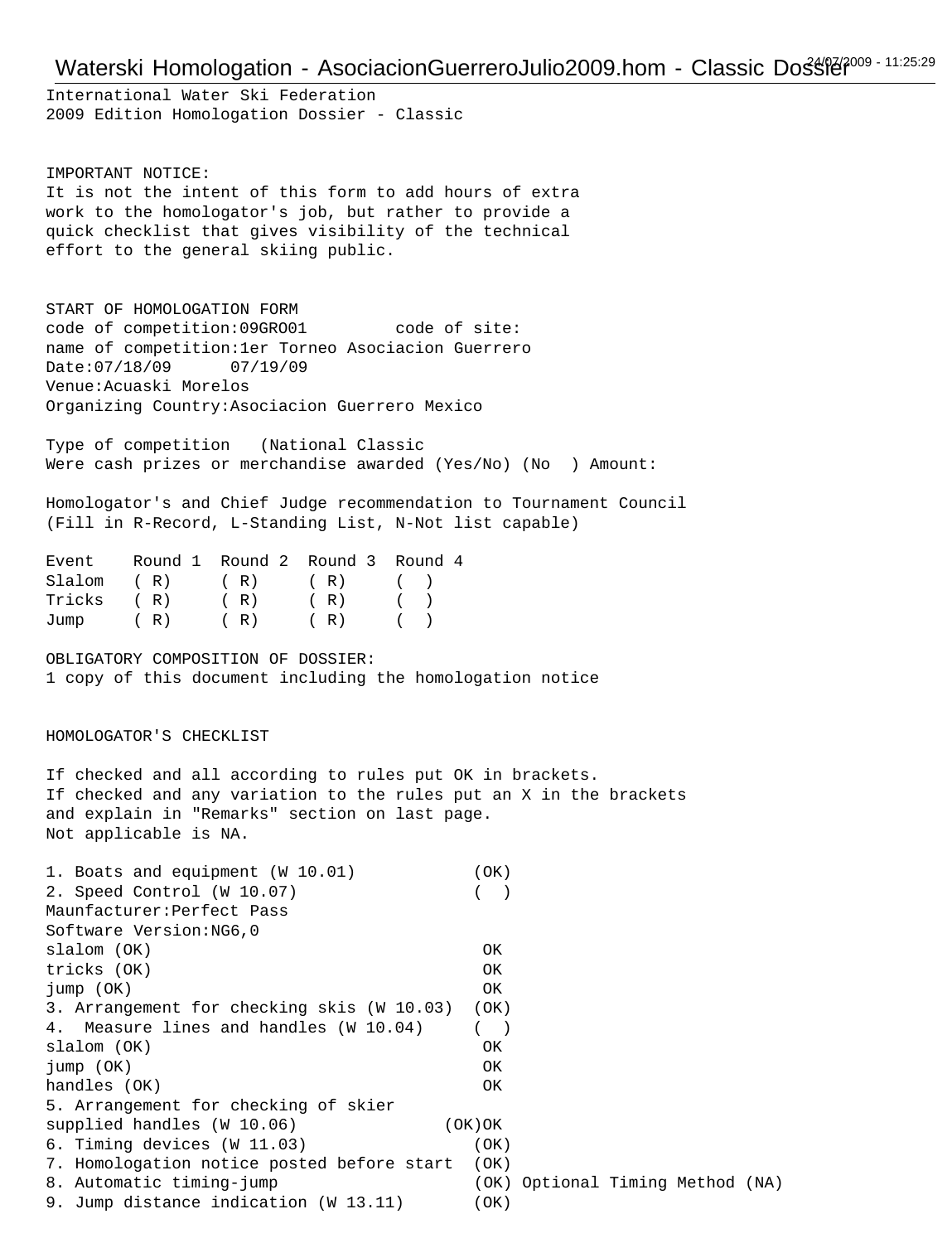10.Video Jump Distance measurement (W 13.11)(OK) Backup - video tape or standard meters (VidVideo 11.Automatic timing-slalom Dual Segment ( ) All Buoys (OK) 12.Position and height of slalom towers (OK) (W 14.05 and W diagram 6) 12a. Slalom Officials: 1 boat judge + 2 judges on one side + 1 judge on the other side 13.Slalom buoys (W 14.06) (OK) 14.VHS video slalom endcourse (W 14.17) (OK) 15.Trick course checked (W diagram 3) (OK) 16.Position and height of trick towers (OK) (W 15.11) 16a. 5 Judges ( ) 1 x 3 Judges with video (OK) 2x 3 Judges with video ( ) 17.Semi-automatic timing-20sec (W 15.12) ( ) automatic median start ( ) 17a. Video Tricks Timing (OK) with Additional judge (OK) Chief Judge ( ) 18.VHS video tricks (W15.15) (OK) 19a.Video Tricks Timing system manufacturer (Corson ) 20. 2nd Speed Control Display used S/J (OK) SLALOM COURSE TYPE : Single anchor buoys JUMP COURSE JUMP MEASUREMENT SETUP VIDEO JUMP 40m Test buoy Survey x (30.14 ) y (-19.92) Video system x (5910 ) y (4410 ) 60m Test buoy Survey x (53.11 ) y (-20.07) Video system x (5805 ) y (4560 ) Manufacturer of Jump Video System :Corson JUMP RAMP Width at top (W 13.02a) 4.1 m Width at bottom  $4.1 \text{ m}$ Top edge to 6.4m line left side (W 13.02b,h) 6.4 m Top edge to 6.4m line right side (W 13.02b.h) 6.4 m Top edge to 6.8m line left side (W 13.02b,h) 6.8 m Top edge to 6.8m line right side (W 13.02b.h) 6.8 m Length underwater from 6.8m line (W 13.02c) 0.5 m Maximum Deviation from plane Diagonal string measurement (W 13.02f) 1 cm Center string measurement (W 13.02f) 1 cm (OK/X) Apron under water (W 13.02q) (OK) Apron full length (W 13.02g) (OK) Sighting line (W 13.02i) (OK) Secure anchoring (W 13.02i) (OK)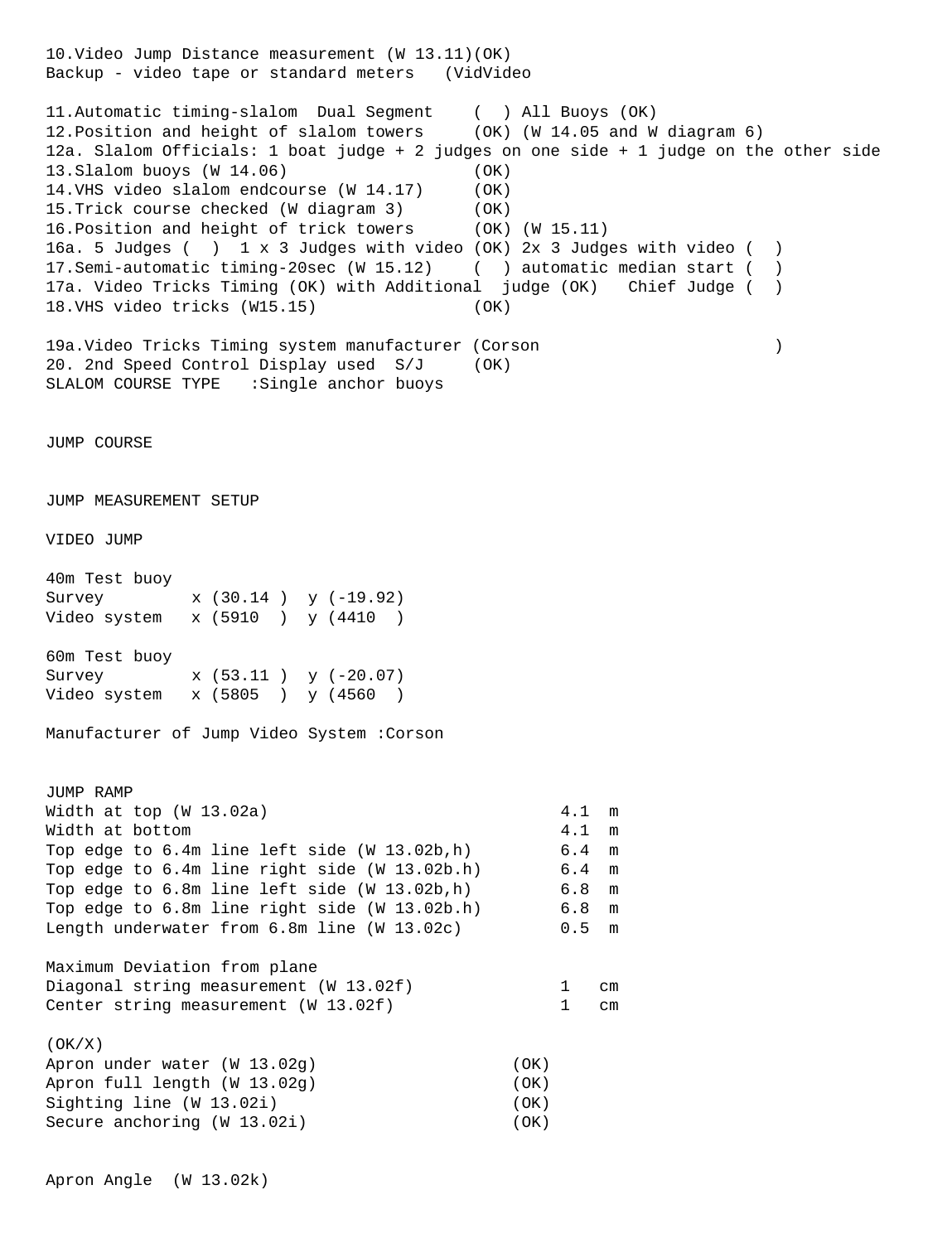jump height 1.55 m (a) length of edge of apron from top corner to water 1.93 m (b) ratio of  $b/a$  (0.803) () minimum 0.883 maximum 0.643 RAMP SETTING Right Side Left Side Setting Height Length Ratio Height Length Ratio 1.50 1.55 6.67 0.232 1.55 6.67 0.232 1.65 1.71 6.75 0.253 1.71 6.75 0.253 1.80 XXX.X XXX.X XXX.X XXX.X XXX.X XXX.X NON-VIDEO JUMP Note: The following section is only to be completed if the jumps were measured by protractors rather than video. Automatic meter system used (Yes/No) ( ) Protractor reading units (Degrees/Grades) ( ) METER SETUP Distance  $(T1 - T2/A - B)$  (XXX.XX meters) Distance  $(T2 - T3/B - C)$  (XXX.XX meters) if not a straight line Distance  $(T1 - T3/A - C)$  (XXX.XX meters) Inter-meter angles (if not a straight line)  $T1/A$   $T2/B$   $T3/C$ Meter T1/A XXXXX 180.0 180.0 Meter T2/B 0.0 XXXXX 180.0 Meter T3/C 0.0 0.0 XXXXX (note shown numbers are examples - fill in with actual numbers) SET UP SIGHTINGS Angle Ramp 15ET T1/A upper XXX.X XXX.X T1/A lower XXX.X XXX.X T2/B upper XXX.X XXX.X T2/B lower XXX.X XXX.X T3/C upper XXX.X XXX.X T3/C lower XXX.X XXX.X Using average of upper and lower readings (max difference 0.1 degrees) list the error triangles with an inscribed circle diameter (max 0.15) inscribed circle diameter at ramp X.XX meters inscribed circle diameter at 15ET X.XX meters Jump system survey results (X-Y coordinates) X Y

Ramp XXX.XX XXX.XX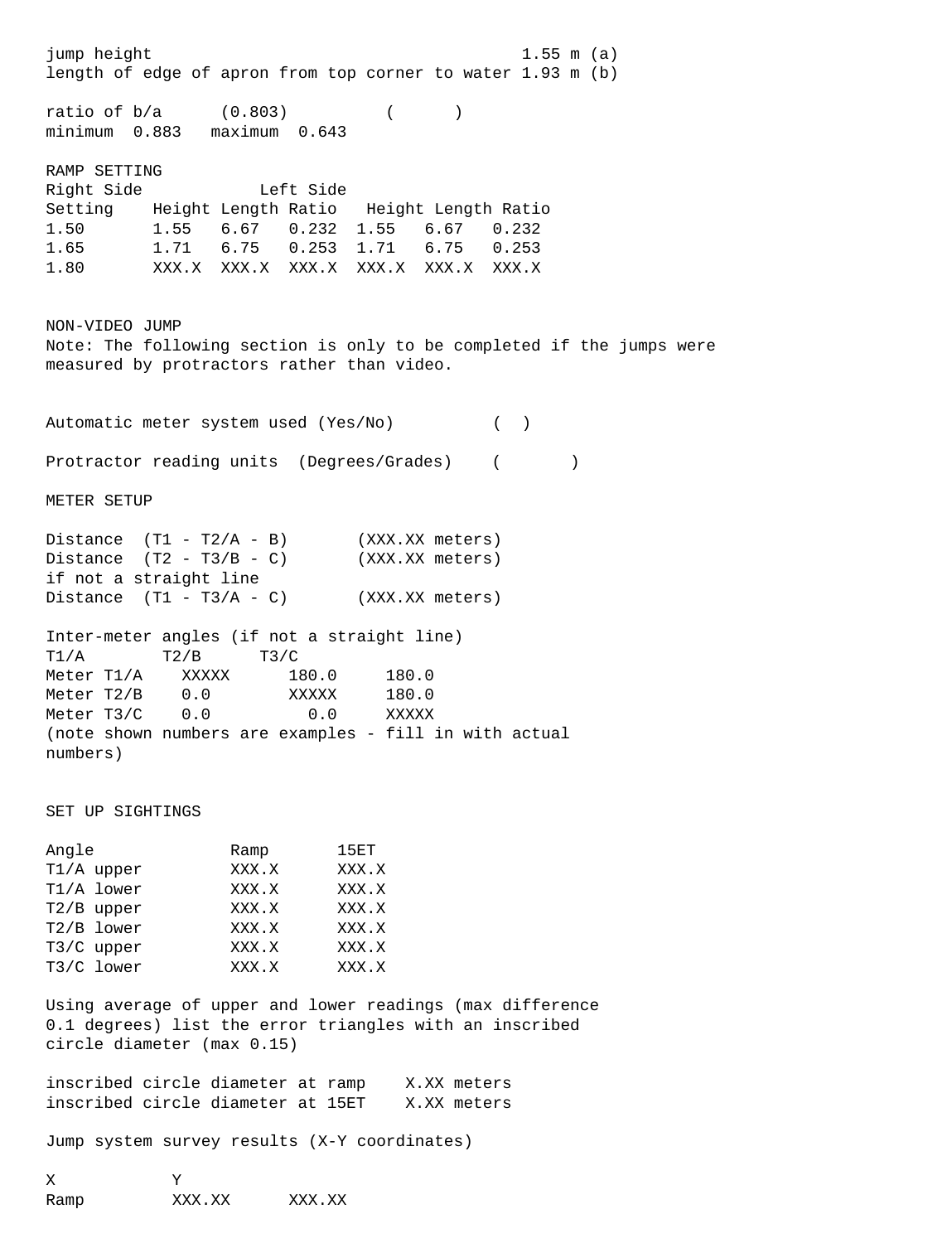| Table 1/A | XXX.XX | XXX.XX |
|-----------|--------|--------|
| Table 2/B | XXX.XX | XXX.XX |
| Table 3/C | XXX.XX | XXX.XX |
| Buoy 15ET | XXX.XX | XXX.XX |

Attach the computer printout file at the end after the Homologation Notice

Computer program checked against (OK/X) "Computer Benchmark for Computed Distances" ( )

#### METER STATIONS

| Stability and horizontal level           | ( |  |
|------------------------------------------|---|--|
| Protractors on same vertical line        | ( |  |
| Protractor graduations (max 0.2 degrees) | ( |  |
| Radius of protractors (min 0.25 m)       | ( |  |
| Accuracy of sighting arms                | ( |  |

### END OF HOMOLOGATION FORM

It is important to leave the above section in the exact format as it will be processed automatically. The following section is where free form comments are added and attachments are made.

### HOMOLOGATOR'S REMARKS

Give details of any variations of IWSF rules. List any alterations to the course, etc. during the competition. List any malfunction of equipment. Give any further information which might affect the Tournament Council's assement of the homologation.

Homologator:

Jose Antonio Perez Priego Camino Santa Teresa 1381-1 Mexico 01900 DF Mexico

Email:

Chief Judge:

Larry Gisler Chile

Scorer:

Rodolfo Araiza Mexico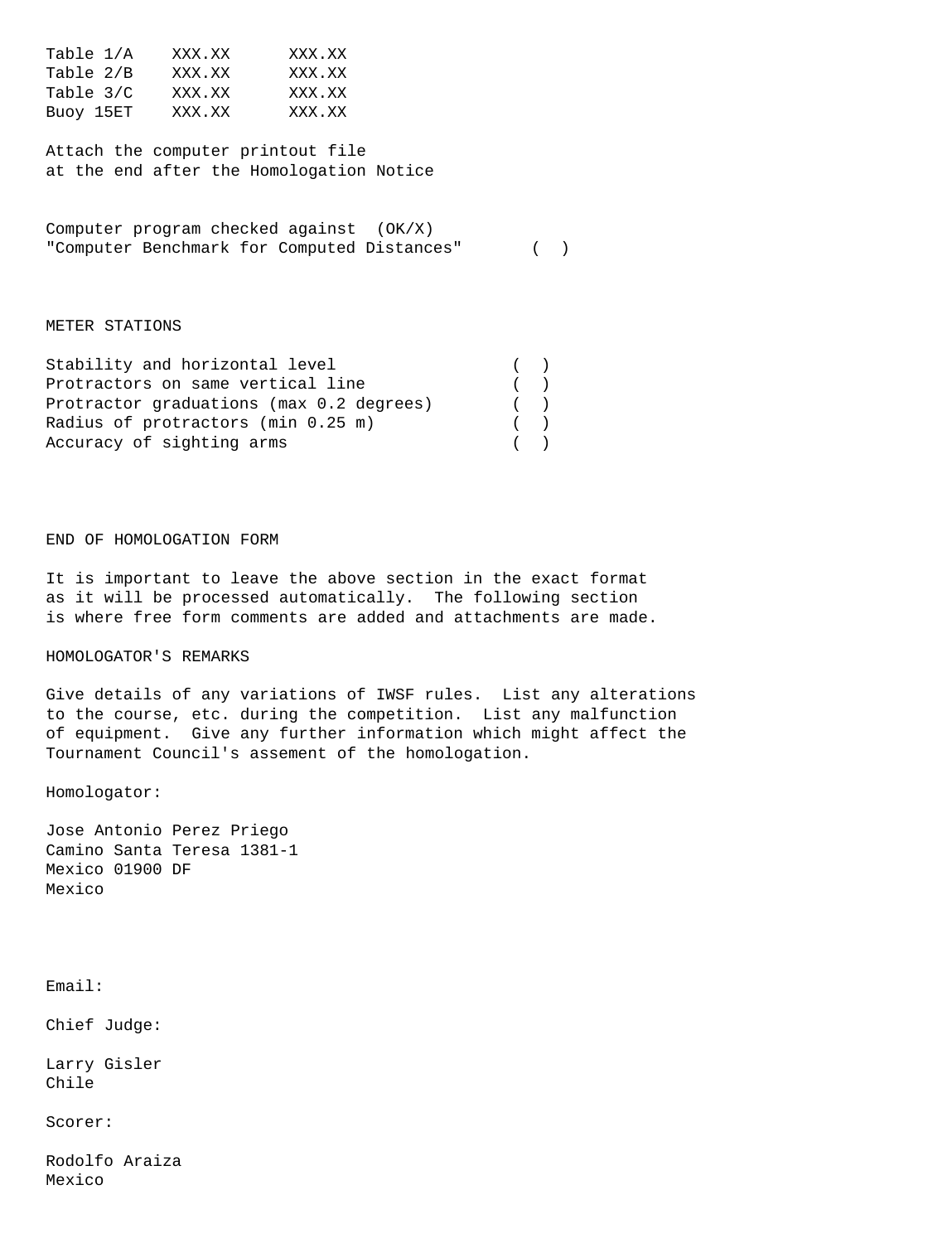This homologation record has been emailed to Bob Corson, bcorson@comcast.net for EAME: email also to Marc Raymond, SKIRAYMO@aol.com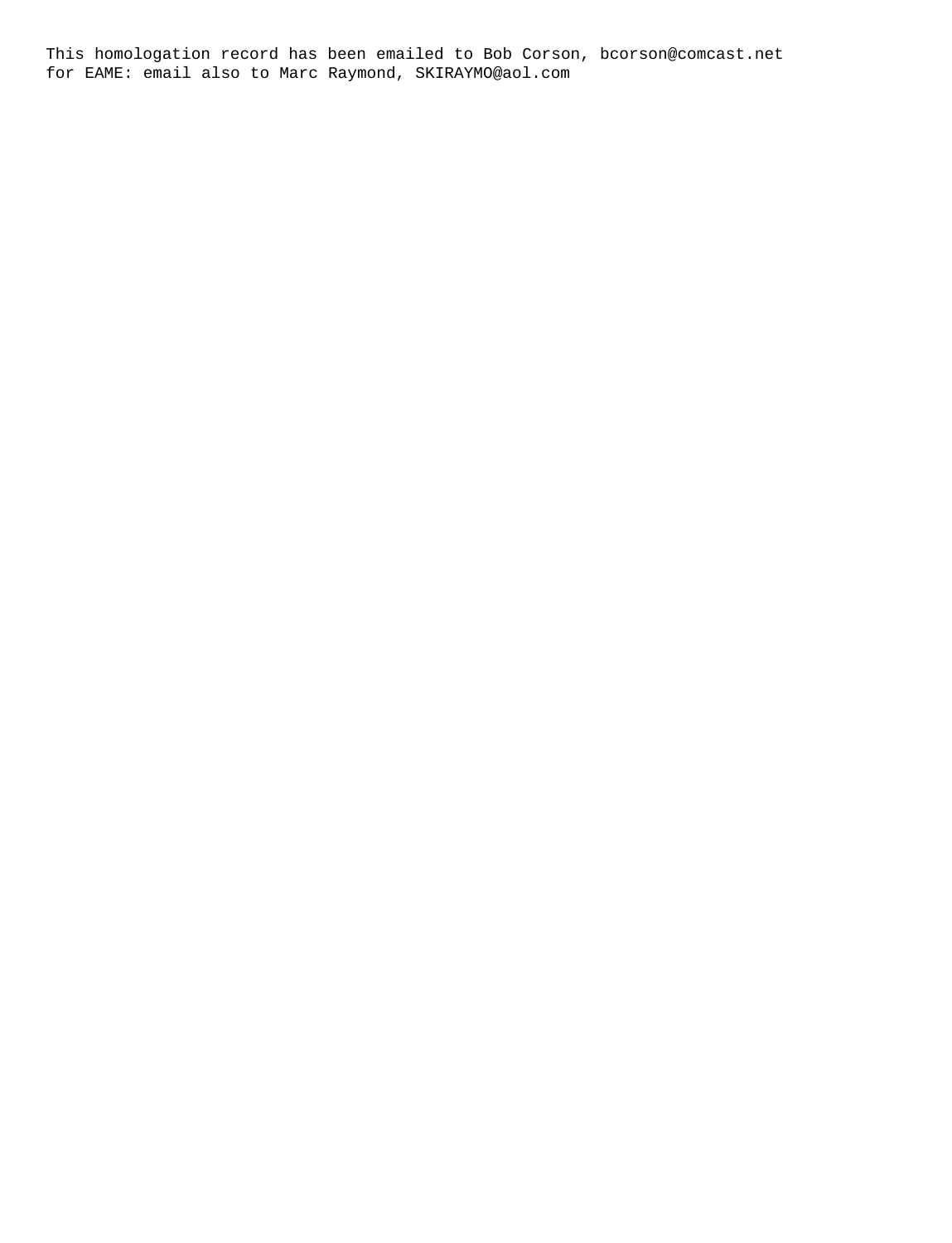# **CHIEF JUDGE and OFFICIALS REPORT**

Chief Judge and panel Officials to subscribe:

"I certify compliance with all IWSF and EAME Rules governing the competition. I am satisfied with the conduct of the event."

| <b>Position</b>     | <b>Official name</b>      | Country    | Qual. License/Id Slalom Tricks Jump |     |            |     | <b>Signature</b> |
|---------------------|---------------------------|------------|-------------------------------------|-----|------------|-----|------------------|
| Chief Judge         | Larry Gisler              | <b>CHI</b> | <b>SJ</b>                           | Yes | Yes        | Yes |                  |
| Homologator         | Jose Antonio Perez Priego | MEX.       | HR                                  |     |            |     |                  |
| Calculator          | Rodolfo Araiza            | <b>MEX</b> | <b>CN</b>                           |     |            |     |                  |
| Judges              | Sergio Font               | <b>MEX</b> | <b>RJ</b>                           | Yes | Yes        | Yes |                  |
|                     | Jorge Font                | <b>MEX</b> | <b>RJ</b>                           | Yes | Yes        | Yes |                  |
|                     | Arturo (Sr.) Torres       | <b>MEX</b> | RJ                                  | Yes | Yes        | Yes |                  |
|                     | Arturo (Jr.) Torres       | <b>MEX</b> | RJ                                  | Yes | <b>Yes</b> | Yes |                  |
|                     | Boris Da La Fontana       | <b>MEX</b> | <b>RJ</b>                           | Yes | Yes        | Yes |                  |
| <b>Chief Driver</b> | Marcos Pineda             | <b>MEX</b> | <b>DN</b>                           | Yes | Yes        | Yes |                  |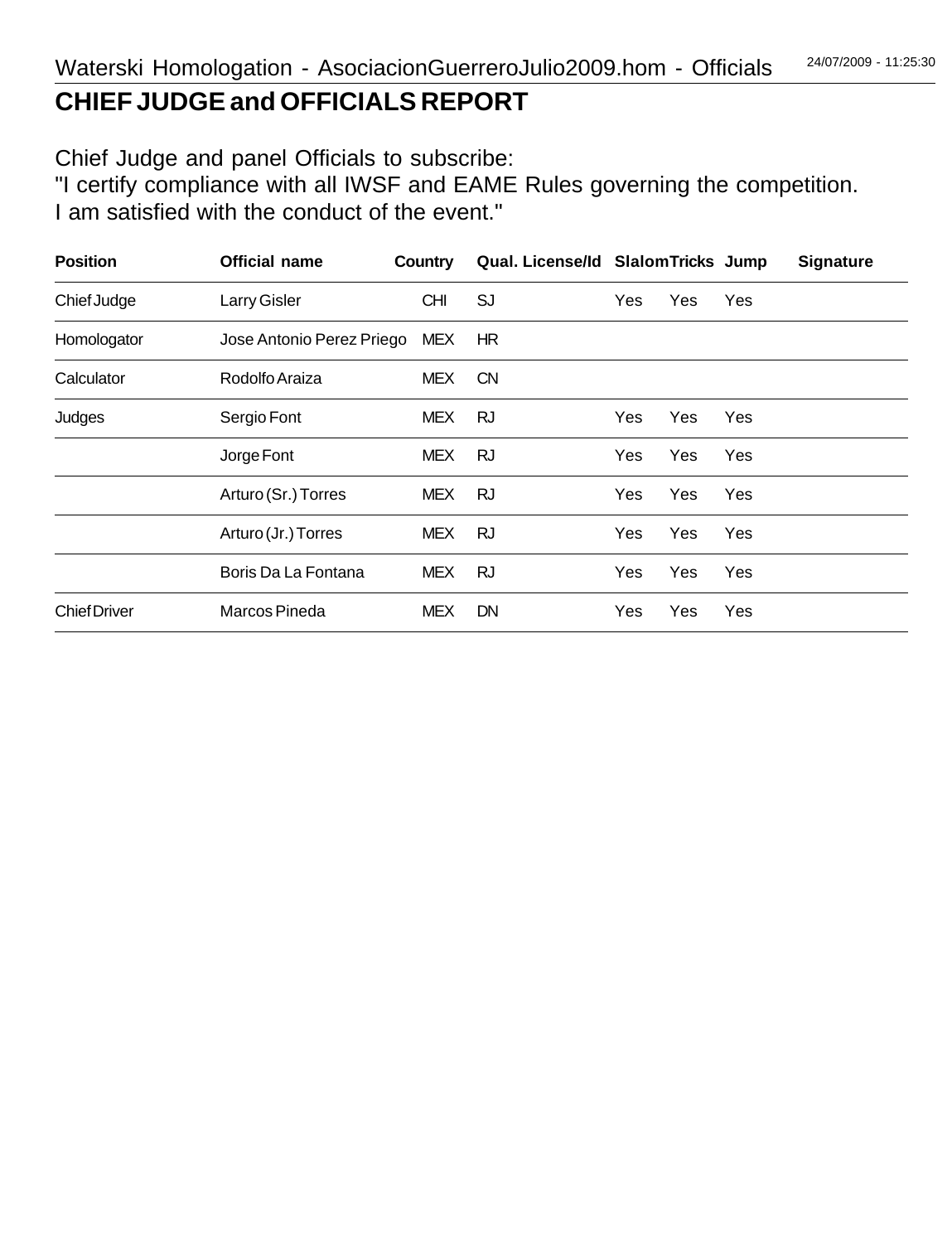# Waterski Homologation - AsociacionGuerreroJulio2009.hom - Classic Slafoff<sup>/2</sup>Course<sup>31</sup>

| Homologation level |
|--------------------|
| Homologation mode  |
| Angle unit         |

Ranking List le Polar Min sec degres

|                 | Station 1 | Distance |  |
|-----------------|-----------|----------|--|
| St1             |           | 0.0000   |  |
| St <sub>2</sub> | 0.0000    |          |  |
| St3             |           |          |  |
| G1              | 19.2248   | 124.0940 |  |
| G <sub>2</sub>  | 20.2802   | 124.8610 |  |
| G <sub>3</sub>  | 166.4427  | 145.7500 |  |
| G4              | 165.4710  | 146.5040 |  |
| S1              | 18.2716   | 95.2280  |  |
| S2              | 46.4912   | 71.1330  |  |
| S3              | 73.0839   | 28.8920  |  |
| S4              | 123.5658  | 59.6070  |  |
| S5              | 161.0313  | 77.8920  |  |
| S6              | 157.4844  | 124.4870 |  |
| B 1             | 24.1257   | 98.7520  |  |
| B <sub>2</sub>  | 25.2440   | 99.6060  |  |
| B 3             | 38.4146   | 62.8710  |  |
| <b>B4</b>       | 40.1848   | 64.1910  |  |
| B 5             | 78.0014   | 38.9500  |  |
| B6              | 78.4422   | 41.1030  |  |
| B 7             | 131.4637  | 49.4520  |  |
| B 8             | 130.1100  | 51.0850  |  |
| B 9             | 154.2229  | 82.0850  |  |
| <b>B10</b>      | 152.5320  | 83.0740  |  |
| <b>B11</b>      | 163.1821  | 119.9520 |  |
| <b>B12</b>      | 162.2010  | 120.6670 |  |
| PG1             | 14.0048   | 177.2990 |  |
| PG <sub>2</sub> | 14.4236   | 177.7500 |  |
| PG <sub>3</sub> | 170.4556  | 199.4100 |  |
| PG4             | 170.0758  | 199.8230 |  |
| Tr1             | 356.5813  | 67.4220  |  |
| Tr2             | 147.0146  | 130.0950 |  |

| 68 / 68                           | ∥Mesures |
|-----------------------------------|----------|
| Lengths                           |          |
| Axe - Axe                         | 259.078  |
| G1 - G3                           | 259.043  |
| G2 - G4                           | 259.112  |
| G1 - B 5                          | 109.010  |
| G2 - B 6                          | 109.004  |
| $GG - B7$                         | 108.973  |
| G4 - B8                           | 109.100  |
| Lengths                           |          |
| $Axe - S1$                        | 27.044   |
| S1 - S2                           | 40.989   |
| $\sqrt{S2-S3}$                    | 41.002   |
| $\sqrt{S3-S4}$                    | 40.998   |
| S4 - S5                           | 41.086   |
| S5 - S6                           | 40.931   |
| $S6 - Axe$                        | 27.028   |
| Lengths                           |          |
| PG1 - G1                          | 54.988   |
| <b>PG2 - G2</b>                   | 54.965   |
| G1 - B1                           | 27.008   |
| $G2 - B2$                         | 27.025   |
| <b>B1-B3</b>                      | 41.011   |
| $B2 - B4$                         | 41.040   |
| $B3 - B5$                         | 40.991   |
| $B4 - B6$                         | 40.939   |
| <b>B5-B7</b>                      | 41.060   |
| <b>B6-B8</b>                      | 41.008   |
| <b>B7-B9</b>                      | 41.088   |
| B 8 - B10                         | 41.001   |
| $B\overline{9 - B11}$             | 40.898   |
| B <sub>10</sub> - B <sub>12</sub> | 41.051   |
| <b>B11 - G3</b>                   | 26.987   |
| $B12 - G4$                        | 27.048   |
| $G3 - PG3$                        | 54.979   |
| $ G4 - PG4$                       | 54.875   |
| Diagonals                         |          |
| $Axe - S1$                        | 29.377   |

| $S1 - S2$             | 46.981            |
|-----------------------|-------------------|
| $S2 - S3$             | 47.016            |
| $S3 - S4$             | 47.022            |
| S4 - S5               | 47.057            |
| $S5 - S6$             | 46.927            |
| S6 - Axe              | 29.377            |
| Widths                |                   |
| Axe - G1              | 1.242             |
| Axe - G2              | 1.242             |
| $Axe - G3$            | $\frac{1}{1.274}$ |
| $\overline{Axe - G4}$ | 1.274             |
| $Axe - S1$            | 11.474            |
| Axe - S2              | 11.483            |
| Axe - S3              | 11.525            |
| $\overline{Axe - S4}$ | 11.501            |
| Axe - S5              | 11.440            |
| $Axe - S6$            | 11.511            |
| Average S1-S6 11.489  |                   |
| $Axe - B1$            | 1.110             |
| <b>Axe - B2</b>       | 1.128             |
| Axe - B 3             | 1.087             |
| $Axe - B4$            | 1.139             |
| $Axe - B5$            | 1.073             |
| $Axe - B6$            | 1.141             |
| Axe - $B\overline{7}$ | 1.070             |
| Axe - B 8             | 1.079             |
| Axe - B 9             | 1.225             |
| Axe - B10             | 1.130             |
| Axe - B11             | 1.049             |
| Axe - B12             | 1.109             |
| Axe - PG1             | 1.126             |
| Axe - PG2             | 1.079             |
| Axe - PG3             | 1.064             |
| Axe - $PG4$           | 1.179             |
| Angles                |                   |
| Axe - Tr1             | 41.072°           |
| $Axe - Tr2$           | 46.035°           |

Tr2

| 259.078<br>259.112 | 27.044 |                                                 | S4<br>$40.989$ $\leftrightarrow$ 41.002 40.998 $\leftrightarrow$ 41.086 40.931 $\leftrightarrow$ 27.028<br>11.483 109.004 109.500 | $\bullet$ 46.035°<br>S6<br>11.511                                                                                                                                                                                                                                                                      |                                   |
|--------------------|--------|-------------------------------------------------|-----------------------------------------------------------------------------------------------------------------------------------|--------------------------------------------------------------------------------------------------------------------------------------------------------------------------------------------------------------------------------------------------------------------------------------------------------|-----------------------------------|
| 1.079<br>1.126     | 1.242  | 1.128 1.139 1.141<br>1.242  1.110  1.087  1.073 | 1.079<br>1.070 1.225                                                                                                              | PG2 G2 B 2 B 4 B 6 B 8 B 10 B 12 G 4 PG 4 PG 4 PG 4 1.040 → 40.939 → 41.008 → 41.000 → 41.001 → 41.051 → 27.048 → 54.875 →<br>1.109 1.274<br>1.130<br>1.049 1.274<br>$-$ 54.988 $-$ 27.008 4 41.011 4 40.991 4 41.060 4 41.088 $-$ 40.898 $-$ 26.987 $-$ 54.979<br>PG1 G1 B 1 B 3 B 5 B 7 B 9 B 11 G 3 | 1.179<br>1.064<br>P <sub>G3</sub> |

| 2694848 | 11.474                  | 109.525                          | 11.440<br>108.973                  |                  |
|---------|-------------------------|----------------------------------|------------------------------------|------------------|
|         | $29.377 -$<br>46.981    | $47.016$ $\rightarrow$<br>47.022 | $\overline{\phantom{a}}$<br>47.057 | 46.927<br>29.377 |
|         | S1<br>$\bullet$ 41.072° | S3                               | S5                                 |                  |
|         | Tr1                     |                                  |                                    |                  |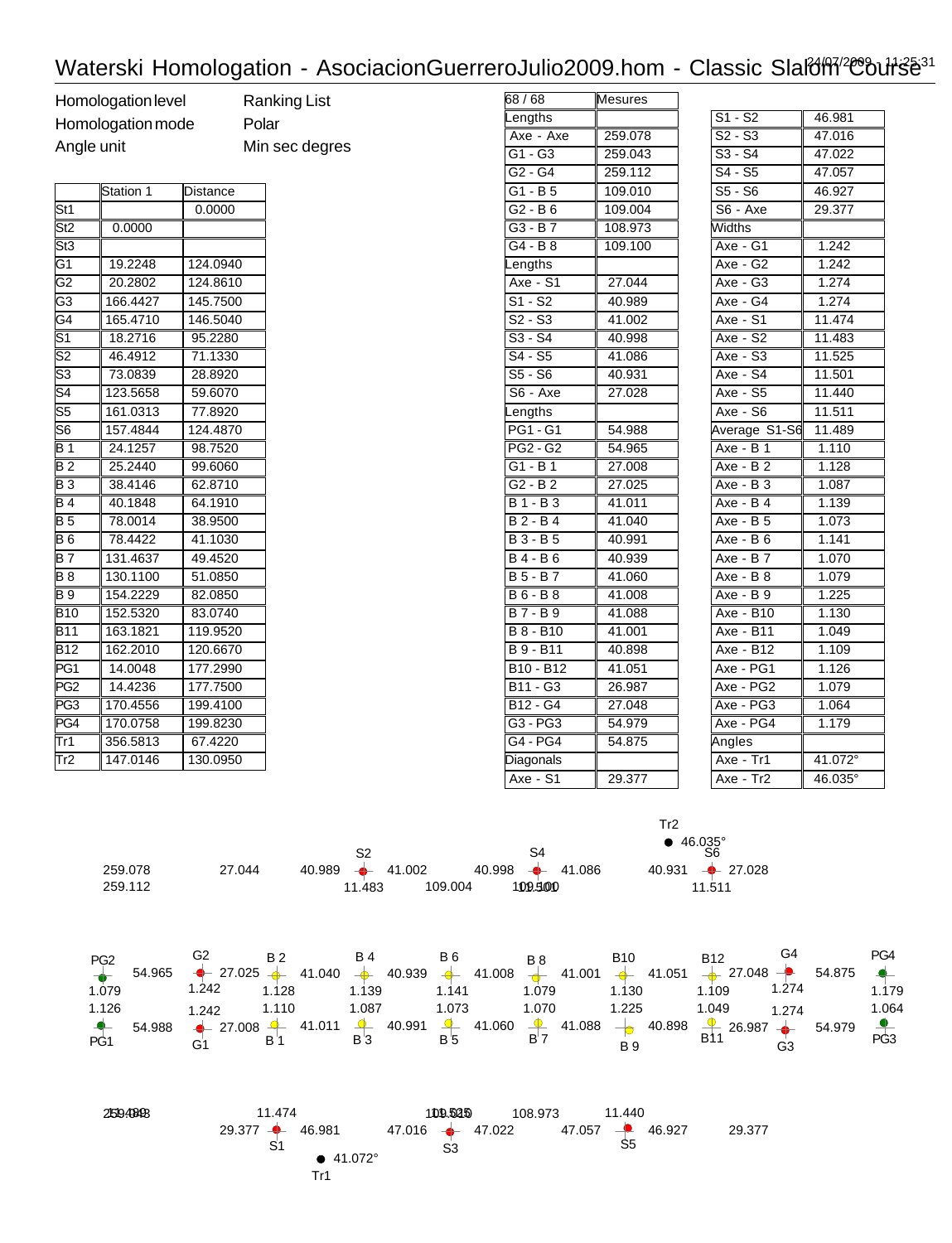## Waterski Homologation - AsociacionGuerreroJulio2009.hom - Classic Jum<sup>p T</sup>COUrs<sup>125:31</sup>

Homologation level Ranking List Homologation mode Polar Angle unit Decimal Degres

|                         | Station 1 | Distance |
|-------------------------|-----------|----------|
| St1                     |           |          |
| St2                     |           |          |
| St3                     |           |          |
| 15pg                    |           |          |
| 19pg                    |           |          |
| 210m                    | 20.2768   | 156.6000 |
| 180m                    | 24.9003   | 128.3710 |
| 150 <sub>m</sub>        | 31.6649   | 102.6560 |
| 15st                    | 76.4439   | 40.1300  |
| 19st                    | 74.8969   | 36.2210  |
| 15nt                    |           |          |
| 19nt                    |           |          |
| 15 <sub>mt</sub>        | 151.8353  | 82.3670  |
| 19 <sub>mt</sub>        | 154.3219  | 80.5570  |
| 15et                    | 161.1136  | 120.0190 |
| 19et                    | 162.9472  | 118.8130 |
| 15ec                    |           |          |
| 19 <sub>ec</sub>        |           |          |
| R1                      | 138.0250  | 83.9200  |
| R <sub>2</sub>          | 140.3240  | 81.2460  |
| $\overline{\mathsf{R}}$ | 139.1800  | 82.5830  |

| 25 / 25       | Mesures |
|---------------|---------|
| Lengths       |         |
| Ramp - 210m   | 209.356 |
| Ramp - 180m   | 178.898 |
| Ramp - 150m   | 149.834 |
| 15st - 15mt   | 82.021  |
| 19st - 19mt   | 82.039  |
| 15st - 15nt   |         |
| 19st - 19nt   |         |
| 15nt - 15mt   |         |
| 19nt - 19mt   |         |
| 15mt - 15et   | 40.943  |
| 19mt - 19et   | 40.988  |
| Ramp - 15ec   |         |
| Ramp - 19ec   |         |
| Ramp - 15mt   | 10.178  |
| Ramp - 19mt   | 10.172  |
| 15st - 15pg   |         |
| 19st - 19pg   |         |
| <b>Widths</b> |         |
| Ramp - 210m   | 0.070   |
| 15st - 210m   | 15.034  |

| Ramp - 180m | 0.242           |
|-------------|-----------------|
| 15st - 180m | 14.862          |
| Ramp - 150m | 0.354           |
| 15st - 150m | 14.750          |
| Ramp - 15st | 15.104          |
| 15st - 19st | 4.042           |
| Ramp - 15nt |                 |
| 15st - 19nt |                 |
| Ramp - 15mt | 15.104          |
| 15mt - 19mt | 3.971           |
| Ramp - 15et | 15.066          |
| 15et - 19et | 4.007           |
| Ramp - 15ec |                 |
| 15ec - 19ec |                 |
| Ramp - 15pg |                 |
| 15pg - 19pg |                 |
| Distances   |                 |
| R1 - R2     | 4.257           |
| Ramp - R    | 0.039           |
| Ramp - 15et | 53.295          |
| Angles      |                 |
| R1 - R2     | $2.021^{\circ}$ |



15ec

| 19et             |        | 19 <sub>m</sub> |
|------------------|--------|-----------------|
| 0                | 40.988 | ۰.              |
| 4.007            |        | 3.9             |
| 15 <sub>et</sub> |        | 15 <sub>m</sub> |
| 0                | 40.943 |                 |
| 15.066           |        | 15.             |

| 19 <sub>mt</sub><br>⊙⊥<br>3.971      | 19 <sub>nt</sub><br>$-10.172$ $-82.039$ |
|--------------------------------------|-----------------------------------------|
| 15 <sub>mt</sub><br>10.178<br>15.104 | 15nt<br>$-82.021$                       |

R1

| 19st    |  |
|---------|--|
| $\cdot$ |  |
| 4.042   |  |
| 15st    |  |
| U       |  |
| 15.104  |  |





15pg  $+$